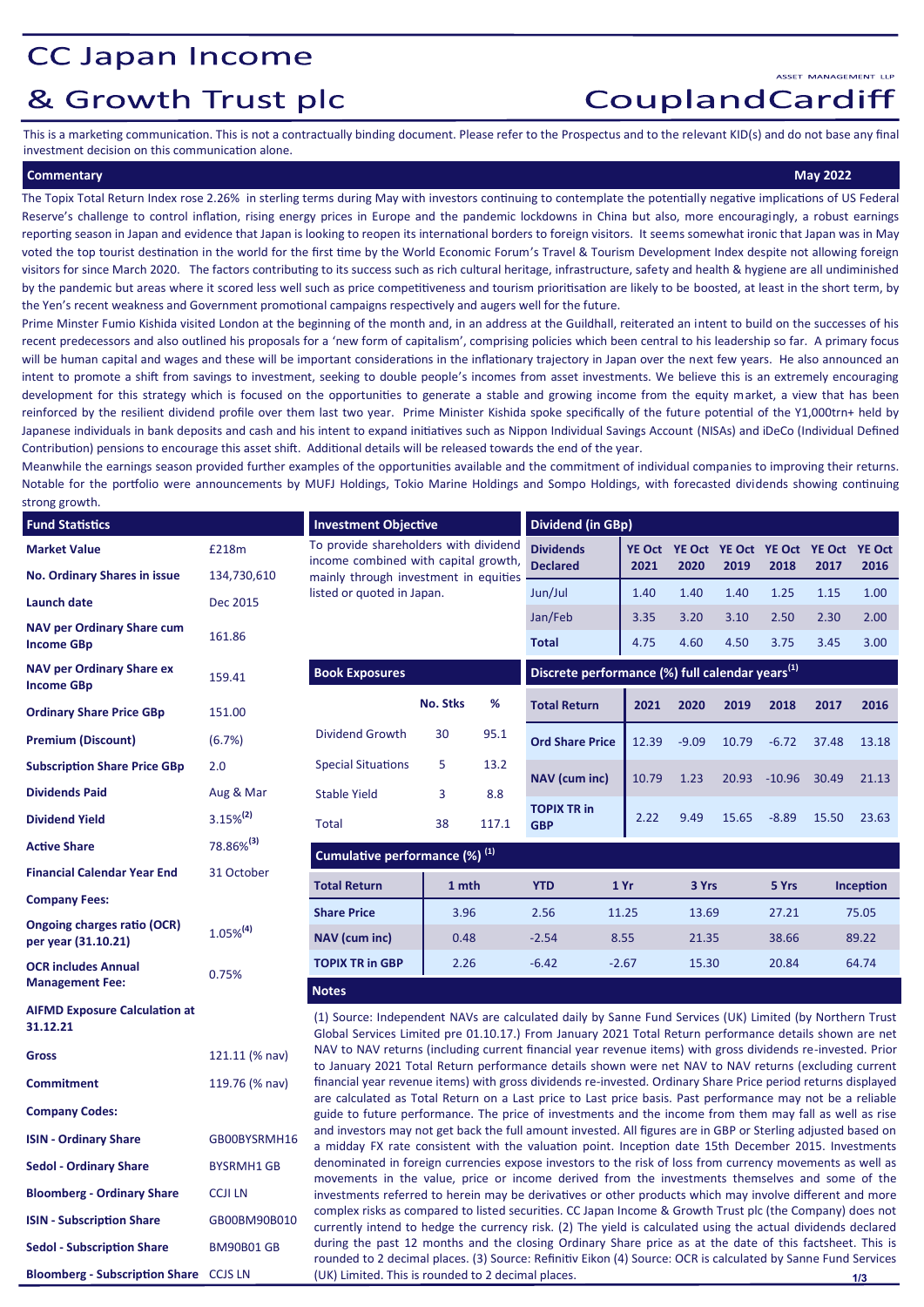| <b>Top 10 Holdings</b>    |        | <b>Top 10 Sectors</b>        |  |
|---------------------------|--------|------------------------------|--|
| <b>Holding</b>            | $(\%)$ | <b>Sector</b>                |  |
| Nippon T&T                | 6.0    | Info & Communications        |  |
| Mitsubishi UFJ Financial  | 6.0    | Chemicals                    |  |
| Sumitomo Mitsui Financial | 5.9    | <b>Electrical Appliances</b> |  |
| <b>Sompo Holdings</b>     | 4.6    | <b>Banks</b>                 |  |
| Mitsubishi Corp           | 4.5    | <b>Services</b>              |  |
| <b>DIP</b>                | 4.5    | Wholesale                    |  |
| Softbank Corp             | 4.3    | <b>Real Estate</b>           |  |
| <b>Toyota Motor</b>       | 4.2    | <b>Insurance</b>             |  |
| <b>Itochu Corp</b>        | 4.2    | <b>Transport Equipment</b>   |  |
| <b>Tokyo Electron</b>     | 4.0    | <b>Other Products</b>        |  |
| <b>Total</b>              | 48.2   | <b>Total</b>                 |  |

| <b>Top 10 Sectors</b>        |        |
|------------------------------|--------|
| <b>Sector</b>                | $(\%)$ |
| Info & Communications        | 19.0   |
| Chemicals                    | 14.1   |
| <b>Electrical Appliances</b> | 12.1   |
| <b>Banks</b>                 | 11.9   |
| <b>Services</b>              | 9.0    |
| Wholesale                    | 8.7    |
| <b>Real Estate</b>           | 8.5    |
| Insurance                    | 7.7    |
| <b>Transport Equipment</b>   | 7.4    |
| <b>Other Products</b>        | 4.1    |
| <b>Total</b>                 | 102.5  |

| <b>Company Information</b> |                                                                                        |
|----------------------------|----------------------------------------------------------------------------------------|
| Launch date                | 15 December 2015                                                                       |
| AIC sector                 | Japan                                                                                  |
| Fund manager               | <b>Richard Aston</b>                                                                   |
| <b>Directors</b>           | Harry Wells (Chairman), June Aitken, Craig Cleland, Kate Cornish-Bowden, Peter Wolton. |
|                            |                                                                                        |
|                            |                                                                                        |

| <b>Contact Details</b>   |                                              |
|--------------------------|----------------------------------------------|
| <b>Address</b>           | <b>Coupland Cardiff Asset Management LLP</b> |
|                          | 5th Floor, 31-32 St. James's Street          |
|                          | London, SW1A 1HD.                            |
| <b>Company Secretary</b> | Sanne Fund Services (UK) Limited             |
| Stockbroker              | Peel Hunt                                    |
| Market makers            | Peel Hunt, Winterflood Securities.           |
| Website                  | www.ccjapanincomeandgrowthtrust.com          |

#### **Key Risks**

Liquidity risk – The Company may encounter difficulties in disposing of assets at their fair price due to adverse market conditions leading to limited liquidity.

Credit and counterparty risks – the Company may be exposed to credit and counterparty risks in relation to the securities and counterparties it invests in and with whom it transacts.

Concentration risk – This Company holds a limited number of investments. If one of these falls in value, it can have a greater impact on the Company's value than if the Company held a larger number of investments.

Currency risk – Investing in assets in a currency other than your own exposes the value of your investment to exchange rate fluctuations. Changes in the exchange rate between Sterling and Yen may lead to a depreciation in the value of the Company assets as expressed in Sterling.

Derivatives – the Company may use derivatives as investments or to manage the risk profile of the Company. Their use may increase the risk of losses as well as enhance potential gains as compared to funds that do not use derivatives.

Sustainability Risk - Environmental, social and governance events or conditions could occur that have an adverse impact on the value of the Fund's investments, either directly, or by contributing to the impact or materiality of other risks.

The Company prospectus gives you further details about all the risks for this fund – see under "Important Information" for how to obtain a copy.